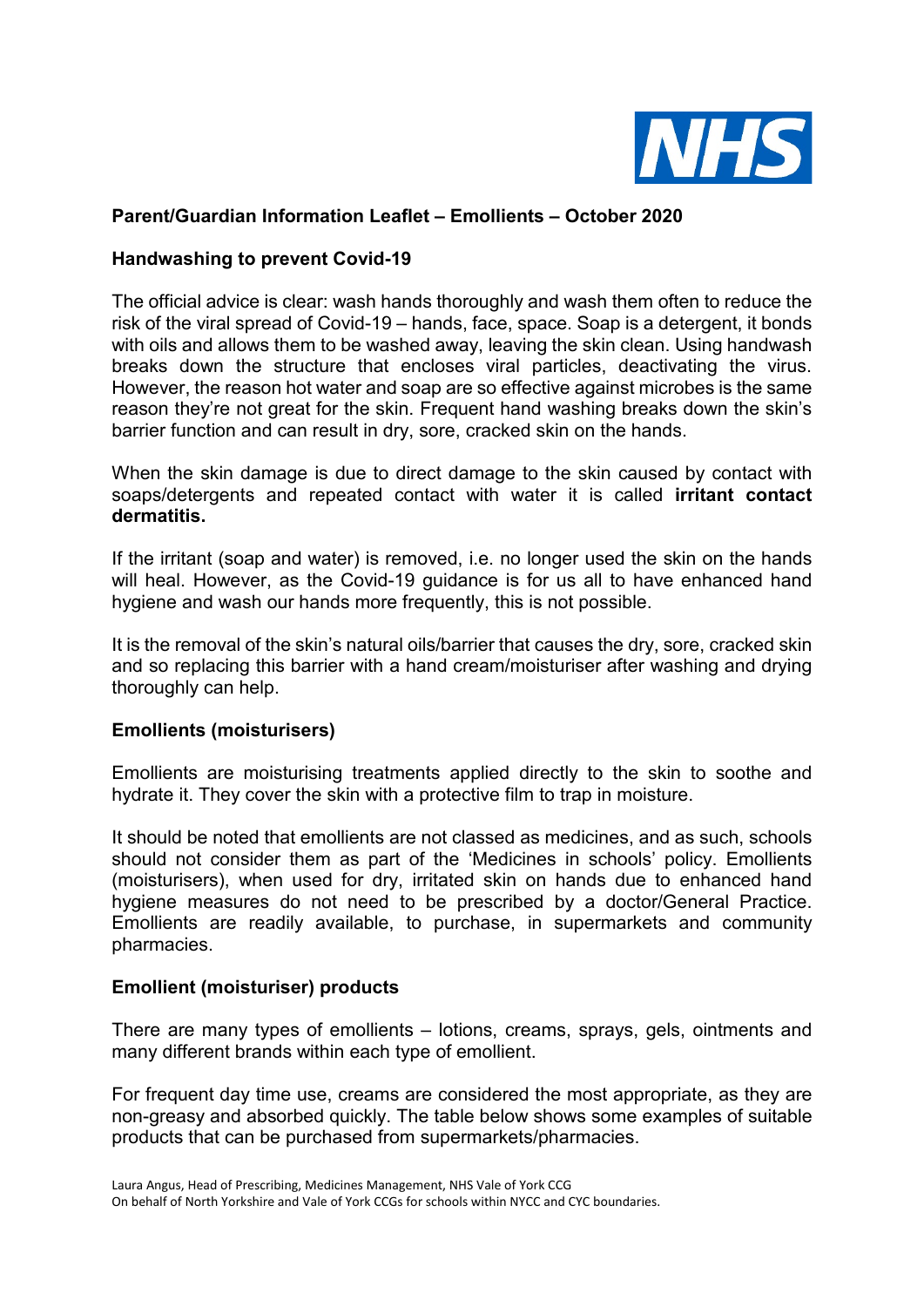Please note this list is not exhaustive, they are just suggestions for suitable products. Your local community pharmacy can provide advice regarding other suitable emollients for irritant contact dermatitis.

| The following products are examples<br>of suitable products that be<br>purchased from a supermarket: | The following products are examples<br>of suitable products that be<br>purchased from a community<br>pharmacy: |
|------------------------------------------------------------------------------------------------------|----------------------------------------------------------------------------------------------------------------|
| $E45\circledR$ Daily hand cream $-50$ ml                                                             | Diprobase <sup>®</sup> 50g tube                                                                                |
| Aveeno® Daily Moisturising Hand                                                                      | Epaderm® cream 50g and 150g                                                                                    |
| Cream 75MI                                                                                           | Epimax <sup>®</sup> 100g                                                                                       |
| Oilatum <sup>®</sup> cream 150g                                                                      | Hydromol <sup>®</sup> 50g and 100g                                                                             |
| Neutrogena® Norwegian Formula                                                                        | Oilatum <sup>®</sup> 150g                                                                                      |
| Dermatological Cream - 100 ml                                                                        | Cetraben <sup>®</sup> 150g                                                                                     |

# **Table: Examples of suitable emollient products**

There is no evidence to support the use of one emollient over another therefore selection is based on the known physiological properties of emollients, patient acceptability, dryness of the skin and areas of the skin involved.

Avoid 'cosmetic' style moisturisers because they contain scents and other ingredients that may cause further skin irritation.

Sometimes emollients can cause further irritation the skin and this is likely to be due to the excipients in the emollient, as some excipients are associated with skin sensitisation. The local community pharmacy will be able to advise regarding the excipients in emollient products so they can be avoided if necessary. It is recommended that parents/guardians have a trial use of the emollient with the child over the weekend, to check it is suitable, before sending the product to school with the child.

If a child requires an emollient we would advise that their parent/guardian buys them a small tube to bring to school, 50g - 150g size would be appropriate. Tubes of emollient are preferable to pots/tubs of emollient, as tubs/pots carry the risk of being contaminated and the risk of infection associated with the contamination. Tubs/pots require the use of a spatula or clean spoon to take the product out of the tub/pot and hence are more appropriate for the home setting.

# **Using emollients**

Emollients can be applied as often as required to keep the skin well moisturised and in good condition. Emollients are very safe and cannot be overused. Ideally, they should be applied after every handwash, as this is when the skin most needs moisture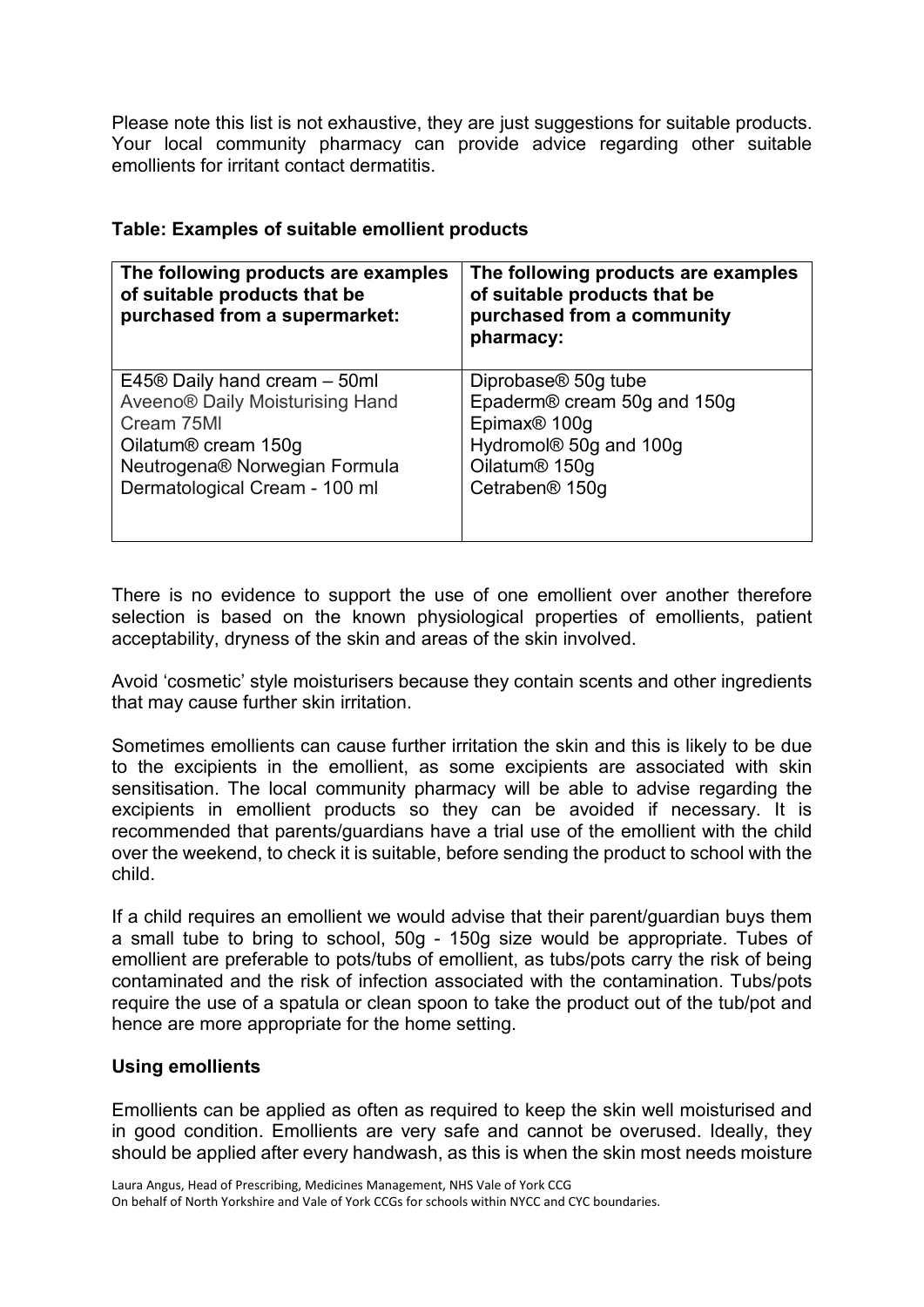but practically, if they are applied 3-4 times per day and as frequently as possible after handwashing, it will help to prevent dry, irritated skin.

Enough emollient should be applied so that the hands do not feel dry after application. The amount of emollient needed is relative to the size of the child's hands. The term used is 'fingertip units' which is the amount of cream that can be squeezed from a standard size tube nozzle (5mm diameter) from the first skin-crease of the child's index finger to the tip – see diagram. For both hands, it is recommended that 4-7 fingertip units are used for each application of emollient. Applying excessive emollient is not harmful but it may not be absorbed by the skin and cause 'greasy' hands.



**Diagram of fingertip units (FTU):**

For more information on how much emollient to use <https://helloskin.co.uk/blogs/news/are-you-using-enough-emollient>

## **Handwashing and using emollients**

- Wash thoroughly for at least 20 seconds
- Lather every surface of both hands
- Use an unscented hand wash or soap if possible
- Use warm not too hot, not too cold water
- Dry hands carefully but thoroughly afterwards don't leave them to air dry!
- Pat dry with a paper towel, rather than rub with rough cotton
- Apply an unscented, oil-based emollient, as detailed above, within three minutes of drying your hands.
- Emollients should be applied directly to the skin.
- The emollient should be applied as soon as the skin is dry, after handwashing, to make sure it's properly absorbed.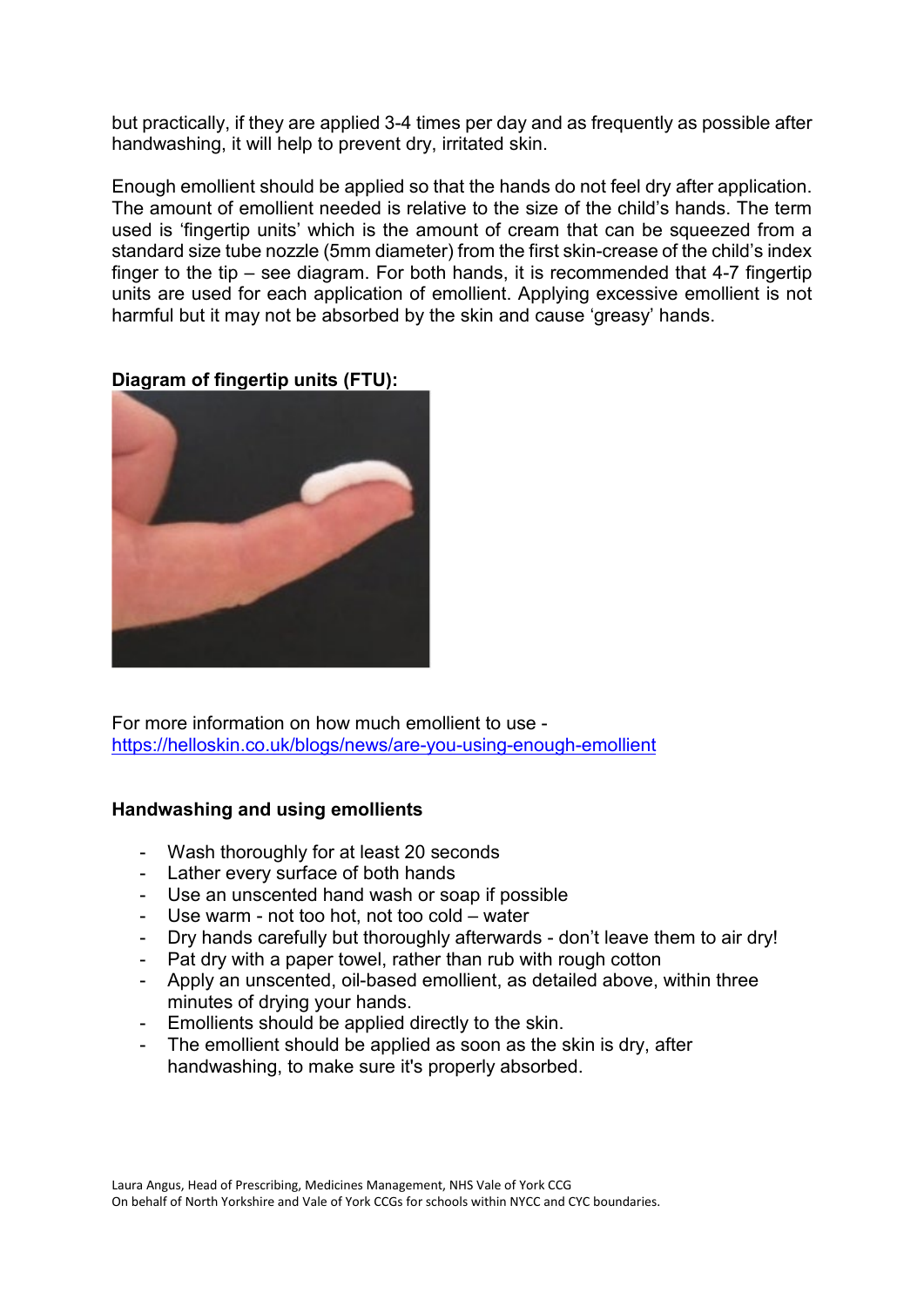## **Using emollients as soap substitutes**

Sometimes it is recommended that emollients are used as a soap substitute, i.e. instead of handwash. Please note that to prevent the spread of Covid-19 it is recommended that if you have eczema or dry skin you should still wash your hands in line with government guidance, with soap and water, not an emollient as a soap substitute.

## **Flammable risk**

Parents/guardians/children are advised to take care when using creams to treat dry skin conditions as they can easily dry onto clothing, bedding and bandages making them more flammable.

Some emollients, when dried on to fabric, can create a highly flammable combination that can cause serious injury and death. When applied to the skin emollient products are easily transferred from the skin on to clothing, bedding and bandages. When fabric with dried-on emollient encounters a naked flame, the resulting fire burns quickly and intensely and can result in serious injury or death. The risk increases with every application of the product as it transfers, dries, and builds up on the fabric. Some product remains even when the items are washed, so it is important to minimise the risk in additional ways, such as removing long-sleeved or loose clothing before cooking or using a safety lighter.

The products alone are not flammable, nor are they flammable when on the body.

The labelling and product information for emollient products should include a warning about the fire hazard, with clear advice not to smoke or go near naked flames.

For more information parents/guardians can visit the Gov.UK website: [https://www.gov.uk/guidance/safe-use-of-emollient-skin-creams-to-treat-dry-skin](https://www.gov.uk/guidance/safe-use-of-emollient-skin-creams-to-treat-dry-skin-conditions)[conditions](https://www.gov.uk/guidance/safe-use-of-emollient-skin-creams-to-treat-dry-skin-conditions)

## **Chronic/long-term skin conditions**

This information/advice is only related to when an emollient/cream is needed for irritant contact dermatitis, related to frequent handwashing. This information does not refer to chronic long-term skin conditions, for example, atopic eczema, where the child will need to use large amounts of emollients and may be prescribed steroids to manage their condition. These conditions may require prescribed products and as such will be managed by the child's GP.

## **Severe hand dermatitis**

If the child has severe hand dermatitis or suspect an infection (for example, the skin is oozing) OR it is not resolving with frequent use of emollients they may need further